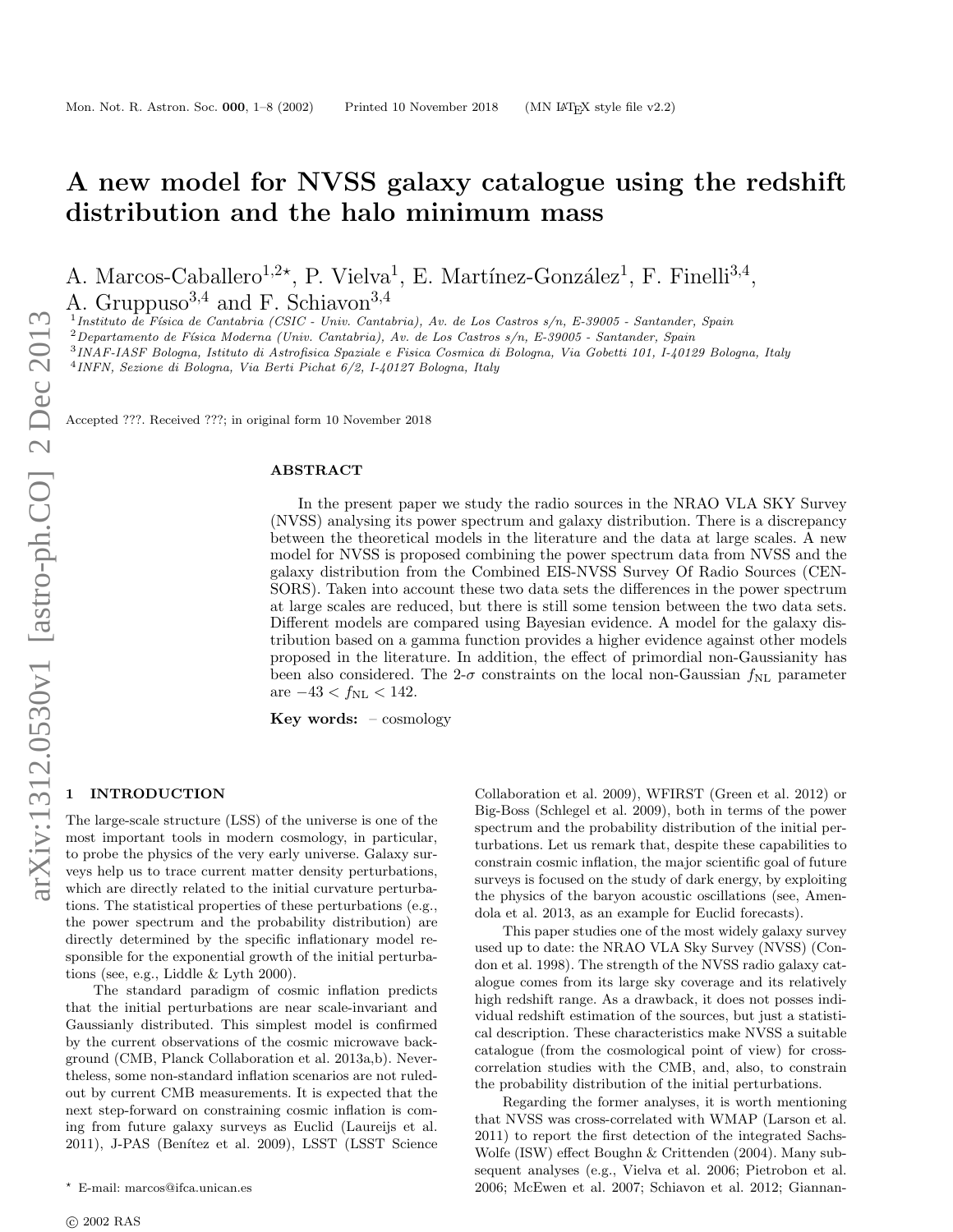tonio et al. 2012; Barreiro et al. 2013) further explored different aspects of this cross-correlation and, recently, it was also used to study the ISW effect on Planck (Planck Collaboration et al. 2013c) data (Planck Collaboration et al. 2013d). The ISW signal depends very much on the accurate description of the redshift distribution of the galaxies. In addition, the actual sensitivity to detect the ISW signal is also very much dependent on the correct modelling of the NVSS angular power spectrum (which also depends on the galaxy redshift distribution itself).

Constraining non-Gaussianity with galaxy surveys is being an active topic since the last five years (e.g., Dalal et al. 2008; Matarrese & Verde 2008; Desjacques & Seljak 2010; Xia et al. 2011; Giannantonio et al. 2013). This is a field in which NVSS has been also commonly used. Primordial non-Gaussianity introduces a modification in the twopoint correlation function (or, conversely, the angular power spectrum) of dark matter halos (Dalal et al. 2008; Matarrese & Verde 2008; Desjacques & Seljak 2010). An evidence of this fact appears in the bias relation between halos and the underlying matter. For instance, the linear deterministic bias b becomes scale-dependent, and this dependence term is proportional to the amount of primordial non-Gaussianity.

From the previous discussion, it is clear that understanding the angular power spectrum and, therefore, the galaxy redshift distribution, is a necessary condition to extract useful cosmological information from NVSS. However, NVSS is known to suffer from some systematics, especially at very large scales. These systematics are mostly reflected as an excess of power at scales greater than 20 degrees (e.g., Hernández-Monteagudo 2010). The aim of this work is, precisely, to study in detail the statistical properties of NVSS, trying to explore further these incompatibilities.

The paper is organized as follows. In section 2 the theoretical framework used in this work is discussed, introducing some basic concepts. The data and their analysis are described in section 3 and 4. The results and conclusions are presented in sections 5 and 6 respectively.

## 2 THEORETICAL FRAMEWORK

According to the halo model, galaxies are formed inside halos and then it is important to characterize the clustering of halos in order to study the galaxy power spectrum. In next subsections it will be discussed the mass function of halos, the bias and redshift distribution of galaxies and the angular power spectum. In the last subsection it will be introduced the effect of primordial non-Gaussianity in the LSS.

## 2.1 Mass function

The mass function of halos gives the number of dark matter halos with mass  $m$  per unit of volume at redshift  $z$ . Theoretical predictions of the mass function can be calculated assuming Gaussian perturbations (Press & Schechter 1974). It is useful to introduce the  $\nu$  parameter representing the peak height. It depends on the redshift and the mass through the formula  $\nu = \delta_c(z)/\sigma_m$ , where  $\sigma_m$  is the variance of the linear matter perturbation smoothed at the scale given by the mass m (it is assumed a spherical top-hat filter) and  $\delta_c(z)$  is the critical overdensity for the collapse. The Gaussian mass

function  $n_G(m, z)$  is written in the universal form (Press & Schechter 1974):

$$
n_G(m, z) = \frac{\bar{\rho}}{m} f(\nu) \frac{d\nu}{dm} . \tag{1}
$$

In this expression  $\bar{\rho}$  is the mean matter density of the universe and  $f(\nu)$  is the multiplicity function. We adopt the Sheth & Tormen (1999) mass function where

$$
f(\nu) = A \left( 1 + \frac{1}{(2a\nu^2)^p} \right) \sqrt{\frac{a}{2\pi}} e^{-a\nu^2/2} . \tag{2}
$$

The values for the parameters are:  $a = 0.3$ ,  $p = 0.707$  and  $A = 0.322$ . The parameter A is chosen such that the function  $f(\nu)$  is normalised to unity. The Press & Schechter (1974) mass function is recovered when  $a = 1$ ,  $p = 0$  and  $A = 1/2$ .

## 2.2 Galaxy bias

In the Lagrangian space the overdensity of halos  $\delta_h(m, z)$  of mass m is related to the matter overdensity  $\delta$  through the bias relation. In the case of deterministic local linear bias the halo overdensity is  $\delta_h(m, z) = b(m, z)\delta$ . It is natural to think that galaxies are formed inside halos where the conditions for galaxy formation exists. The relation between halos and galaxies is not straightfoward due to the complexity of the galaxy formation process. To deal with this problem the number of galaxies within a halo  $N_g$  is considered as a stochactic variable depending on the mass of the halo. The distribution of  $N_g$  is called the Halo Occupation Distribution (HOD) (Seljak 2000). If in a catalogue there are only halos of mass greater than  $M_{\text{min}}$  then galaxy overdensity  $\delta_q(z)$  is given by

$$
\delta_g(z) = \frac{\int_{M_{\min}}^{\infty} dm \; n(m, z) \langle N_g \rangle \delta_h(m, z)}{\int_{M_{\min}}^{\infty} dm \; n(m, z) \langle N_g \rangle} , \qquad (3)
$$

where  $n(m, z)$  is the halo mass function (Gausian or non-Gaussian, depending on the case considered). The upper limit in the integrals is taken to be infinity considering that there are halos of arbritary large mass in the sample. In practice the results are not strongly dependent on this maximum mass. The equation (3) leads to a similar formula for the galaxy bias:

$$
b_g(z) = \frac{\int_{M_{\min}}^{\infty} dm \; n(m, z) \langle N_g \rangle b(m, z)}{\int_{M_{\min}}^{\infty} dm \; n(m, z) \langle N_g \rangle} \; . \tag{4}
$$

Then we have that  $\delta_q(z) = b_q(z) \delta$ . The halo bias depends on the mass and the redshift of the halo. For the Gaussian bias, as well as for the mass function, the expression in Sheth & Tormen (1999) is adopted:

$$
b(m, z) = 1 + \frac{1}{D(z)\sigma(m)} \left( a\nu - \frac{1}{\nu} + \frac{2p/\nu}{1 + (a\nu^2)^p} \right) , \qquad (5)
$$

where  $D(z)$  is the linear growth factor of perturbations normalised to unity at  $z = 0$ . The equation (4) depends on the average number of galaxies within a halo  $\langle N_q \rangle$ . As expected this quantity depends on the mass of the halo. We assume a power-law model (Berlind & Weinberg 2002),

$$
\langle N_g \rangle = \begin{cases} 0 & \text{if } M < M_{\text{min}} \\ (M/M_0)^\beta & \text{if } M > M_{\text{min}} \end{cases} . \tag{6}
$$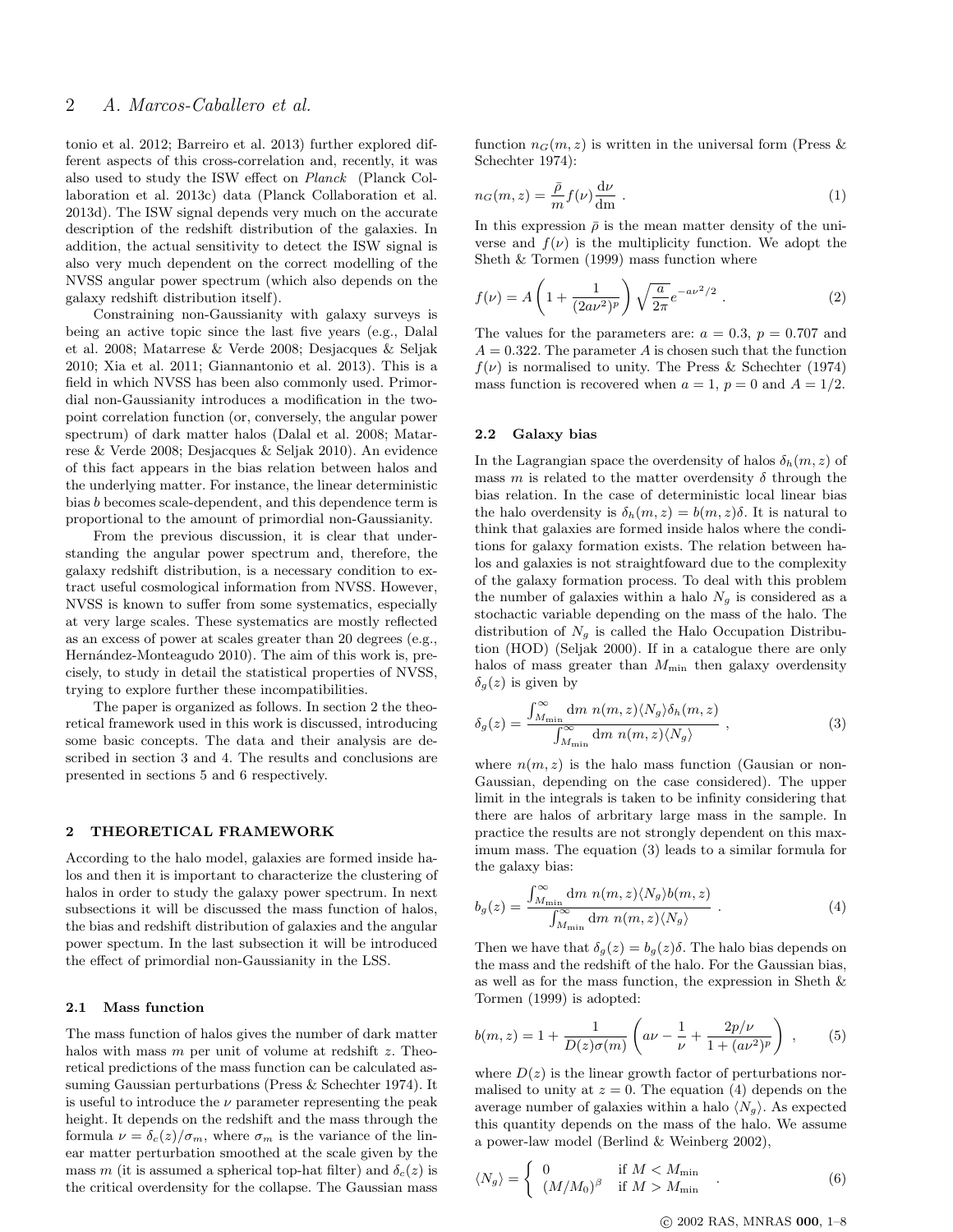

Figure 1. Parameters concerning the HOD.

The parameter  $\beta$  is positive definite in order to have an increasing number of galaxies with mass. In this formula the pivot of the power-law  $M_0$  represents the mass of the halos with an average number of galaxies equal to one. The equation  $(4)$  does not depend on the parameter  $M_0$  and then it can not be constrained using the power spectrum data. The minimum mass of halo with galaxies  $M_{\text{min}}$  is the same as in equation (4).

# 2.3 Galaxy distribution and HOD

It is possible to deduce the galaxy distribution from the mass function of the halos. The mass function gives the number of halos per unit volume and mass. Multiplying the mass function by the average number of galaxies  $\langle N_g \rangle$  we get the number of galaxies per redshift interval within a solid angle Ω:

$$
\frac{\mathrm{dn}}{\mathrm{dz}} = \Omega \frac{r(z)^2}{H(z)} \int_0^\infty \mathrm{d}m \ n(m, z) \langle N_g \rangle , \qquad (7)
$$

where  $r(z)$  is the comoving distance and  $H(z)$  is the hubble function. The factor before the integral is the volume per redshift interval.

The theoretical power spectrum can be completely given by the halo model and the HOD. It is possible to put constraints on the HOD parameters using the power spectrum data of NVSS. Only the minimum mass  $M_{\rm min}$  and the slope parameter  $\beta$  can be constrained using correlation functions. In Fig. 1 it is represented the posterior probability of these two parameters. With the NVSS data we only can conclude that there is not detection of the slope and the upper limit is  $\beta$  < 0.24 (1- $\sigma$  c.l.). For this reason in the following we will assume the slope paremeter is negligible.

#### 2.4 Galaxy angular power spectrum

In order to study two-dimensinonal surveys like NVSS is necessary to project the tridimensional galaxy power spectrum in the sphere. The angular power spectrum is calculated from the linear power spectrum once it is provided the redshift distribution. The galaxy angular power spectrum is given by

$$
C_{\ell} = \frac{2}{\pi} \int \mathrm{d}k \ k^{2} I_{\ell}^{2}(k) \ P(k) \ , \tag{8}
$$

where  $P(k)$  is the matter power spectrum at  $z = 0$  and

$$
I_{\ell}(k) = \int_0^\infty dz \ b_g(z) \frac{dn}{dz} D(z) \ j_l(k \, r(z)) \tag{9}
$$

is the filter fuction of galaxies. In this expression  $j_{\ell}$  are the spherical Bessel functions and  $r(z)$  is the comoving distance as a function of redshift. The redshift distribution is multiplied by the galaxy bias  $b<sub>g</sub>$  and matter overdensity growth factor  $D(z)$ .

#### 2.5 Primordial non-Gaussianity

Using the Large Scale Structure (LSS) of the universe it is possible to constrain the primordial non-Gaussianity (Dalal et al. 2008; Desjacques & Seljak 2010). The nature of the primordial perturbations affects to the distribution of dark matter halos. In particular non-Gaussianity in the matter distribution modifies the two-point correlation function of halos. The bias b depends on time (or redshift), but in the case of initial Gaussian perturbations it is independent of the scale k. However the correction to the bias due to primordial non-Gaussianity is scale-dependent, and this is an important feature of the non-Gaussian bias.

In the local non-Gaussianity the potential is given by

$$
\Phi(\mathbf{x}) = \phi(\mathbf{x}) + f_{\text{NL}} \left( \phi^2(\mathbf{x}) - \langle \phi^2 \rangle \right) , \qquad (10)
$$

where the scalar  $\phi$  is a Gaussian random field and  $f_{\text{NL}}$  is the non-linear coupling parameter which multiplies a term cuadratic in  $\phi$ . In the case that  $f_{\rm NL}$  vanishes the potential is Gaussian. Following scalar perturbation theory the matter perturbations  $\delta$  are related with the potential through the Poisson equation ( $\nabla^2 \Phi \propto \delta$ ). In Fourier space this leads to

$$
\delta_m(k, z) = \mathcal{M}_m(k, z) \Phi(k) . \qquad (11)
$$

The perturbation field  $\delta_m$  is the filtered matter perturbation field  $\delta$  at a scale corresponding to halos of mass m (top-hat filter is assumed). The factor  $\mathcal{M}_m(k, z)$  is

$$
\mathcal{M}_m(k, z) = \frac{2}{3} \frac{k^2 T(k) D(z)}{\Omega_m H_0^2} \frac{1}{g(z = \infty)} W_m(k) , \qquad (12)
$$

where  $T(k)$  is the matter transfer function and  $D(z)$  is the linear growth factor of matter normalised to unity at redshift zero. The quantity  $g(z = \infty)$  is the growth suppression rate at redshift infinity. This number gives the decay of the potential in non-matter dominated universes,  $\Phi(z) = g(z)\Phi(z = 0)$ . It is related to the linear growth factor as  $g(z) = D(z)(1 + z)$ . The reason for including this term is that we are assuming the CMB convention for the  $f_{\text{NL}}$  parameter, that is, in the equation (10) all the fields are evaluated at redshift infinity. In the literature it is also used the LSS convention is which the fields are given at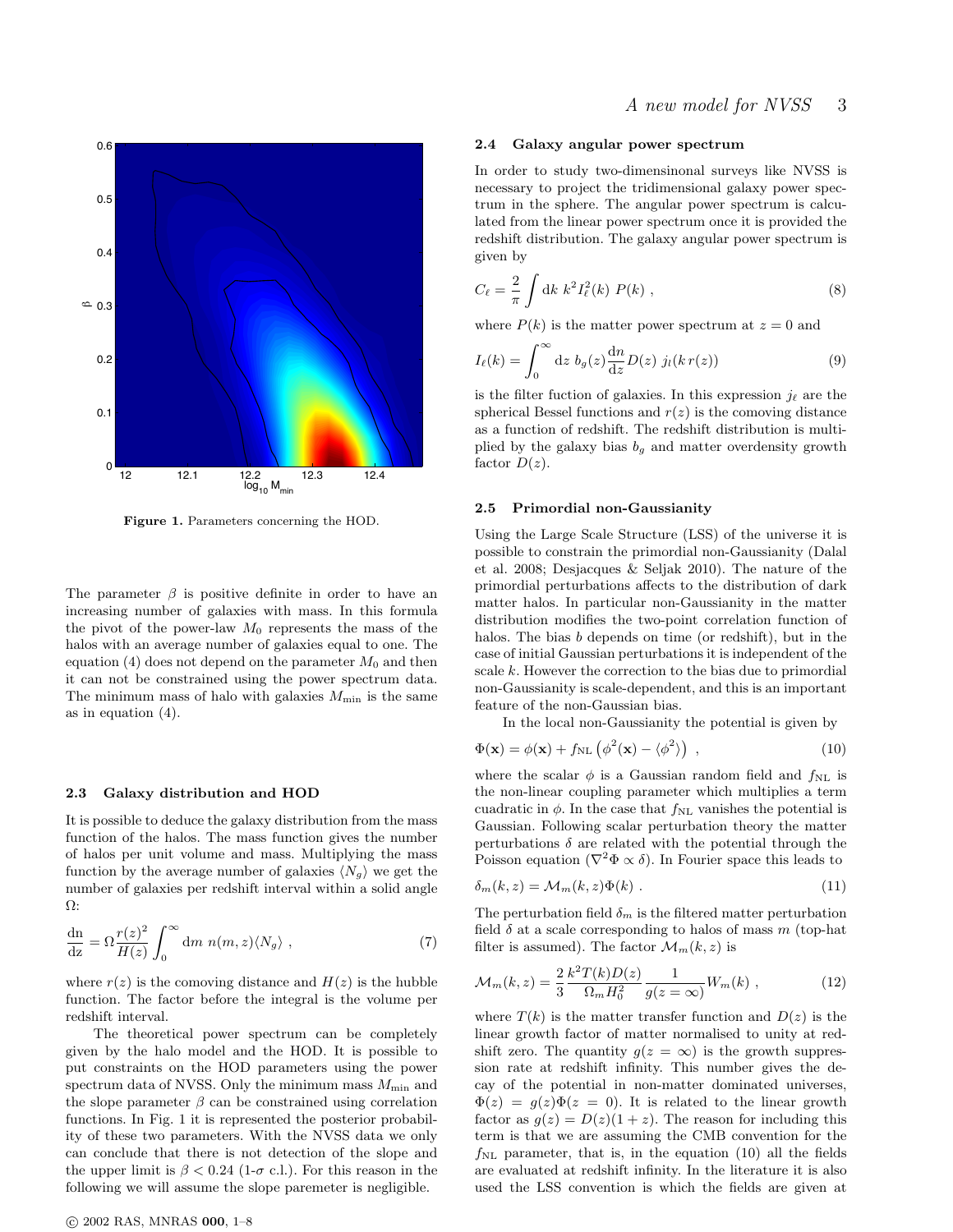# 4 A. Marcos-Caballero et al.

redshift zero, and then this term does not appear. For the currently favoured  $\Lambda$ CDM model  $g(z = \infty)$  has a value approximately equal to 1.4. The function  $W_m(k)$  in equation (12) is the Fourier transform of the top-hat filter at scale of halos with Lagragian mass m.

The expression for the non-Gaussian bias  $b_{NG}(m, z)$  is (Matarrese & Verde 2008)

$$
b_{NG}(m, z) = b(m, z) + 2f_{NL} (b(m, z) - 1) \delta_c(z) \frac{\mathcal{F}_m(k)}{\mathcal{M}_m(k, z)},
$$
(13)

where the scale-dependent part is proportional to  $f_{\rm NL}$  and it is given by the factor  $\mathcal{M}_m(k, z)$  in equation (12) and the function  $\mathcal{F}_m(k)$ . In the case of local non-Gaussianity it is

$$
\mathcal{F}_m(k) = \frac{1}{8\pi^2 \sigma_m^2} \int_0^\infty dk_1 \ k_1^2 \mathcal{M}_m(k_1) P_{\Phi}(k_1) \times
$$
  

$$
\int_{-1}^1 d\mu \ \mathcal{M}_m(k_2) \left( \frac{P_{\Phi}(k_2)}{P_{\Phi}(k)} + 2 \right) ,
$$
 (14)

where  $k_2 = \sqrt{k^2 + k_1^2 + 2kk_1\mu}$  and  $P_{\Phi}(k)$  is the power spectrum of the potential which is related to the matter power spectrum by  $P_{\Phi}(k) = P_m(k, z) / [\mathcal{M}_m(k, z)]^2$ .

The mass function of halos is also modified by primordial non-Gaussianity. The correction to the Gaussian mass function is given by a multiplicative factor (Matarrese et al. 2000; Lo Verde et al. 2008):

$$
n_{NG}(m, z) = n_G(m, z) R(m, z) , \qquad (15)
$$

where

$$
R(m, z) = 1 + \frac{\sigma_m}{6\nu} \left[ S_3 \left( \nu^4 - 2\nu^2 - 1 \right) - \frac{dS_3}{d \ln \nu} \left( \nu^2 - 1 \right) \right] . (16)
$$

In this expression  $S_3$  is the skewness of the matter overdensity field, and then it is proportional to  $f_{\rm NL}$ .

# 3 DATA

The main data used in this paper are the NVSS radio galaxies catalogue. In order to calculate the theoretical angular power spectrum it is necessary to know accurately the redshift distribution of the NVSS counts. The redshift distribution is calculated from the CENSORS data. Both are described in the next subsections.

# 3.1 NVSS catalogue

The NRAO VLA Sky Survey (NVSS) is a 1.4 Ghz survey of the northern equatorial part of the sky up to  $-40^\circ$  in declination (Condon et al. 1998). The most important contribution at this frequency is provided by the Active Galactic Nuclei (AGN's). One important feature of NVSS is the large sky coverage compared with other galaxy surveys. This fact allows a better estimation of the angular power spectrum.

The NVSS observations are made with two different array configurations of the radio telescopes (D an Dnc). Depending on the declination one of them is used. This fact introduces a declination systematic in the NVSS catalogue. The mean density of counts depends on the declination angle. In order to avoid this problem the NVSS sky map is corrected following the next procedure: The map is divided in declination bands with the same area. The total number of stripes in the map is 70. The mean number of counts is calculated in each stripe. This number depends on the declination due to the systematic. Then the pixels in the bands



Figure 2. Left: NVSS map of sources with flux above 2.5 mJy. The map is at HEALPix resolution  $N_{\text{side}} = 64$  (pixel size ~ 1°).

are rescaled such that the mean number of counts in each band is equal to the full sky mean. That is,

$$
n'_{ai} = \frac{\bar{n}}{\bar{n}_a} n_{ai} , \qquad (17)
$$

where  $\bar{n}_a$  is the mean number of counts in the band a,  $n_{ai}$ and  $n'_{ai}$  are the number of counts in the pixel i of the band a before and after the correction respectively. The mean number of counts of the full sky is represented by  $\bar{n}$ . Note that this transformation does not change the mean of the map, and the shot noise is not affected by this tranformation.

The equatorial south pole from declination  $-40^\circ$  is masked due to the absence of observations. In addition a region of width 14◦ around the galactic plane is also masked to avoid contamination from the Galaxy. Also some regions with high number of counts are masked with a disk of  $0.6^{\circ}$ of radius. The resulting mask is represented in Fig. 2. The fraction of observed sky is  $f_{\rm sky} = 0.73$ .

We chose a flux threshold for the sources equal to 2.5 mJy. The total number of counts above this flux and outside the mask is  $1.45 \times 10^6$ . It is important to have a high number of counts in order to reduce the shot noise in the estimation of the power spectrum.

## 3.2 CENSORS catalogue

For the modelling of the galaxy distribution of the NVSS catalogue it is used the Combined EIS-NVSS Survey Of Radio Sources (CENSORS) (Best et al. 2003; Brookes et al. 2008). This survey contains all the NVSS sources above 7.2 mJy that are within a patch of 6  $\deg^2$  in the ESO Imaging Survey (EIS). The total number of galaxies in the survey are 149. The redshift of 44 sources are calculateed using  $K - z$ relation, while the remainder 103 have spectroscopic redshift (Brookes et al. 2008). With these data it is possible to estimate the redshift distribution of radio galaxies.

In the present analysis CENSORS data will be used to constrain the redshift distribution of the NVSS radio galaxies. The accurate knowledge of this distribution is importat for the calculation of the angular power spectrum. The uncertainties in the estimation are taken into account performing a joint fit of the galaxy distribution and angular power spectrum at the same time. For this purpose the galaxy distribution is modelled as:

$$
\frac{\mathrm{dn}}{\mathrm{dz}} = N \left(\frac{z}{z_0}\right)^{\alpha} e^{-\alpha z/z_0} . \tag{18}
$$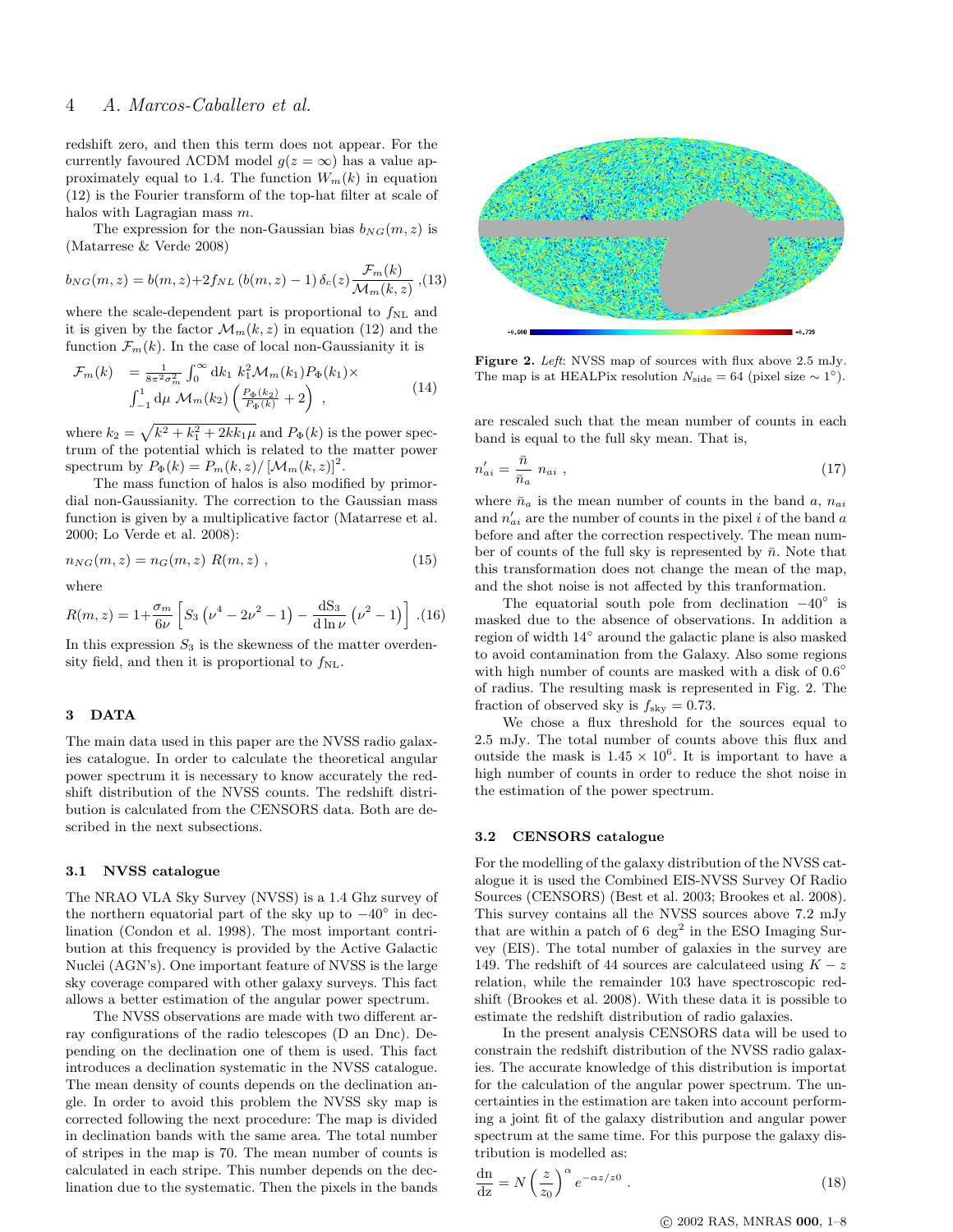This gamma distribution depends on two parameters,  $z_0$ and  $\alpha$ . The physical meaning of  $z_0$  is the redshift at which the distribution is maximum, while  $\alpha$  is a shape parameter. For instance, the variance of the distribution is given by  $\frac{\alpha+1}{\alpha^2}z_0^2$ . The constant N is chosen such that the distribution is normalised to unity. These two parameters affect both the galaxy distribution and the angular power spectrum. In Fig. 3 it is represented the CENSORS data with a fit using the gamma distribution. The best fit parammeters to the CENSORS data are  $z_0 = 0.53_{-0.13}^{+0.11}$  and  $\alpha = 0.81_{-0.32}^{+0.34}$ . In the literature there also exists a parameterization of the CEN-SORS galaxy distribution given in de Zotti et al. (2010):

$$
\frac{dn}{dz} = 1.29 + 32.37 z - 32.89 z^2 + 11.13 z^3 - 1.25 z^4 . \tag{19}
$$

It is a fit to the CENSORS data using a fourth order polynomial. The units of this equation are number of counts per square degree.

# 4 DATA ANALYSIS

In this work we use the angular power spectrum from NVSS and the galaxy distribution given by CENSORS. In this section we describe the procedure followed in the analysis of these two data sets. Also in this section the likelihood function used to constrain the models is shown.

## 4.1 Angular power spectrum

The estimation of the angular power spectrum has the problem of the masked sky. The mask introduces correlations between multipoles and also affect the estimate of the power spectrum. The estimator of the angular power spectum is given by (Hivon et al. 2002)

$$
\hat{C}_{\ell} = \sum_{\ell' m'} M_{\ell \ell'} \frac{1}{2\ell' + 1} |a_{\ell' m'}|^2 , \qquad (20)
$$

where the  $a_{\ell m}$ 's are the spherical harmonic coeficients of the masked map. The mode coupling matrix  $M_{\ell\ell'}$  is

$$
M_{\ell_1 \ell_2} = \frac{2\ell_2 + 1}{4\pi} \sum_{\ell_3} w_{\ell_3} \begin{pmatrix} \ell_1 & \ell_2 & \ell_3 \\ 0 & 0 & 0 \end{pmatrix}^2.
$$
 (21)

The coefficients  $w_{\ell}$  are the multipoles of the angular power spectrum of the mask. For the theoretical angular power spectrum  $C_{\ell}$  a Gaussian likelihood is supposed:

$$
-\ln \mathcal{L} = \frac{1}{2} \sum_{\ell,\ell'} (\hat{C}_{\ell} - C_{\ell}) F_{\ell\ell'} (\hat{C}_{\ell'} - C_{\ell'}) - \frac{1}{2} \ln |F| , \quad (22)
$$

where the Fisher matrix  $F_{\ell\ell'}$  is the inverse of the covariance matrix of the  $\hat{C}_{\ell}$ 's. The theoretical power spectrum  $C_{\ell}$  as well as the Fisher matrix depend on the parameters of the model. In the case of the full sky approximation this matrix is diagonal, but in general the mask introduces couplings between multipoles. In a theoretical framework the Fisher matrix is given by (Hinshaw et al. 2003; Xia et al. 2011)

$$
F_{\ell\ell'} = \frac{(2\ell+1)M_{\ell\ell'}}{(C_{\ell}+N_{\ell})(C_{\ell'}+N_{\ell'})},
$$
\n(23)

where the matrix  $M_{\ell\ell'}$  is given by equation (21). We have verified that these estimates agree within the uncertainties with those performed by the QML developed in Schiavon et al. (2012).

## 4.2 Galaxy distribution

CENSORS data are divided in redshift bins each one of width 0.2. The data cover a range of redshift from 0 to 3.6. In total there are 18 bins. The number counts in the *i*-th bin is denoted by  $\hat{n}_i$ . We assume that the probability distribution of the number counts in each bin is Poissonian:

$$
-\ln \mathcal{L} = \sum_{i} \left( n_i - \hat{n}_i \ln n_i \right) , \qquad (24)
$$

where  $n_i$  is the prediction of the model given by the galaxy distribution in equation (18). Note that we are not taking into account correlations between different bins. Possible correlations are negligible because the bin width is large compared with the galaxy correlation scale and with the typical error in redshift. Most of the galaxies have a spectroscopy error around  $10^{-3}$  (Brookes et al. 2008).

#### 5 RESULTS

## 5.1 Galaxy distributions

In this section we will examine the galaxy distributions proposed to describe the radio galaxies in the NVSS catalogue. We use the NVSS galaxy power spectrum as the data to compare the different galaxy distribution models proposed in the literature. Different methods have been used to model the NVSS sources. In Dunlop & Peacock (1990) they analyse the luminosity function of radio sources in order to determine their evolution. For this model Boughn & Crittenden (2002) proposed a constant bias model and they found the value of  $b = 1.6$ . In Ho et al. (2008) the NVSS source distribution is calculate using the cross-correlation between NVSS and other galaxy surveys, assuming a gamma function for the fit. In the literature a parameterization of the CENSORS data from de Zotti et al. (2010) also exists. In this case the data are fitted to a fourth order polynomial (see eqn. 19). In Fig. 3 all these models for the NVSS galaxy distribution are represented. We will perform a Bayesian evidence test comparing all these models. The galaxy distribution is fixed and the only free parameter is related to the bias. The model for the bias is given by equation (4), except for the Ho et al. (2008) galaxy distribution. In this case it is assumed a constant bias as it is suggested in that paper. The values of the evidences comparing all the models are in the Table 1. It is examined two cases: one when all the multipoles are taken into account  $(\ell_{\min} = 2)$  and other considering only multipoles above  $\ell_{\min} = 10$ . When the full set of multipoles are considered large differences between models are found, given more evidence to the "gamma model". However if lower multipoles are ignored the evidences are more similar. This fact could be an indication of the inconsistency of the galaxy distribution and the low- $\ell$  power spectrum data. In Fig. 4 it is represented the power spectra for the different models. It can be appreciated that there is a discrepancy between the models and data at large scales.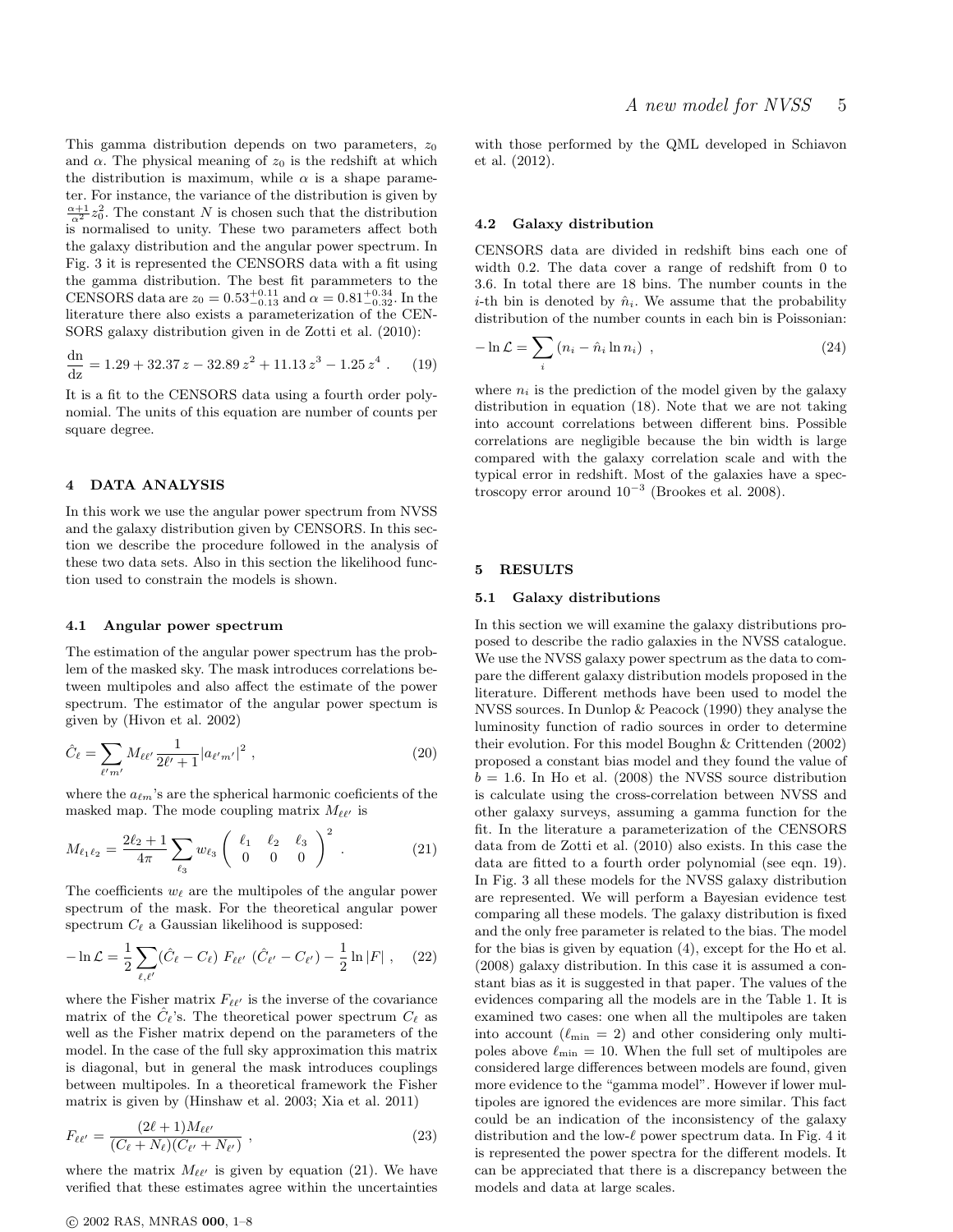# 6 A. Marcos-Caballero et al.

|                       | Model                                                                                       | ln(Evidence)                             | ln(K)                |
|-----------------------|---------------------------------------------------------------------------------------------|------------------------------------------|----------------------|
| $\ell_{\min} = 2$     | Gamma<br>de Zotti et al. $(2010)$<br>Ho et al. $(2008)$<br>Dunlop $& Peacock (1990)$        | 1472.68<br>1459.15<br>1465.28<br>1463.62 | 13.53<br>7.4<br>9.06 |
| $\ell_{\rm min} = 10$ | Gamma<br>de Zotti et al. $(2010)$<br>Ho et al. $(2008)$<br>Dunlop $& \text{Peacock}$ (1990) | 1412.92<br>1409.18<br>1412.12<br>1410.88 | 3.74<br>0.8<br>2.04  |

Table 1. Evidences for different models of the galaxy distribution taken into account the power spectrum data. The last column is the logarithm of the Bayes factor between the Gamma model and the others.



Figure 3. Galaxy distribution for different models and CEN-SORS data. The error bars correpond to 68% confidence level of the Poisson distribution. All distributions are nomalised such that the total number counts correspond to that of CENSORS. The red lines correspond to the gamma function model. The solid line is a fit to the CENSORS data and the dashed one also takes into account the NVSS power spectrum besides CENSORS.



Figure 4. Angular Power spectrum of NVSS. The points with the error bars represent the power spectrum of the NVSS sources with flux above 2.5 mJy. The solid lines are different models proposed to describe the NVSS power spectrum ( $\ell_{\min} = 2$ ). The dashed line is a joint fit to the NVSS and CENSORS assuming a gamma function model for the galaxy distribution

|                     | Model                            | ln(Evidence) | ln(K)   |
|---------------------|----------------------------------|--------------|---------|
|                     | Joint fit.                       | 1436.91      |         |
|                     | Gamma                            | 1430.63      | 6.28    |
| $\ell_{\min} = 2$   | de Zotti et al. $(2010)$         | 1415.77      | 21.14   |
|                     | Ho et al. $(2008)$               | 1415.50      | 21.41   |
|                     | Dunlop $& \text{Peacock} (1990)$ | 1412.05      | 24.86   |
|                     | Joint fit.                       | 1365.37      |         |
|                     | Gamma                            | 1370.86      | $-5.49$ |
| $\ell_{\rm min}=10$ | de Zotti et al. $(2010)$         | 1365.79      | $-0.42$ |
|                     | Ho et al. $(2008)$               | 1362.35      | 3.02    |
|                     | Dunlop $& \text{Peacock}$ (1990) | 1359.31      | 6.06    |

Table 2. Evidence for the comparison of different galaxy distribution models with the joint fit model using the power spectrum and CENSORS data. The last column is the logarithm of the bayes factor between each galaxy distribution and the joint fit.

# 5.2 Joint fit to NVSS and CENSORS data

It is also possible to explore the case in which the NVSS power spectum and the CENSORS galaxy distribution are taking into acccount in the analysis at the same time. In this case the two data sets are supposed to be independent and the joint likelihood is the product of the likelihoods (22) and (24). For the galaxy distribution it is supposed a gamma function model (equation 18). The power spectrum also depends on the parameters affecting the galaxy distribution as well as the bias parameters. As in the previous case we assume a bias model depending on one parameter  $(M_{\text{min}})$ given by the equation (4). The best fit power spectrum is shown in Fig. 4.

In Table 2 it is shown the evidences of the joint fit (varying also the galaxy distribution parameters) and models with the galaxy distributions fixed. The same galaxy distributions that appear in Table 1 are considered. We can see that the results derived for the two cases considered, all multipoles and only multipoles  $\ell \geq 10$ , are quite different. The evidences are more similar in the first case and this is another prove that something strange is present at large scales. When all the multipoles are considered the joint fit provides much higher evidence than the other models with less number of parameters. This is a consecuence of the freedom of the joint fit model to reproduce the problematic data. The parameters for this case appear in the first rows of Table 3 (Gaussian case). The redshift of the maximum of the distribution ( $z_0 = 0.33$ ) differs from the one obtained with the CENSORS data only  $(z_0 = 0.53)$  and the error bars are not compatible. This fact is an evidence of some tension between the NVSS and the CENSORS data sets, possibly caused by the excess of power in the NVSS power spectum. The increment of the number counts at low redshifts produces more power at large scales in the angular power spectrum.

## 5.3 Non-Gaussianity

We explore non-Gaussianity in NVSS taken into account also the CENSORS data. A joint fit of the NVSS power spectrum and the galaxy distribution provided by CENSORS is done in a scenario with primordial non-Gaussianity. The primordial non-Gaussianity is more significant at large scales and for this reason all the multipoles are included in this anal-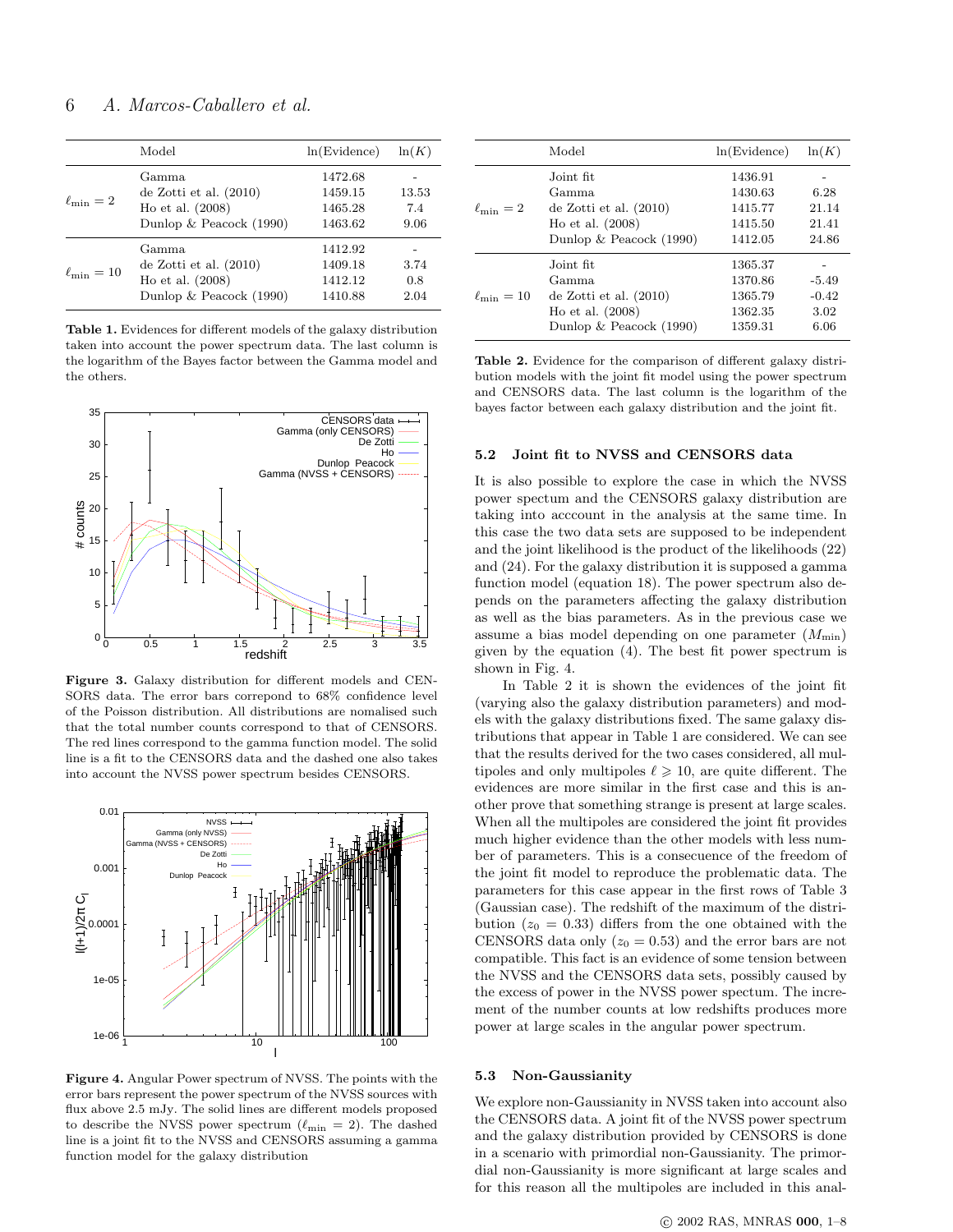|    | Parameter                                                       | best fit                    | Mean                        | $\sigma$                   | ln(Evidence)       |
|----|-----------------------------------------------------------------|-----------------------------|-----------------------------|----------------------------|--------------------|
| G  | $\log_{10} M_{\text{min}}$<br>$z_0$<br>$\alpha$                 | 12.66<br>0.33<br>0.37       | 12.63<br>0.34<br>0.40       | 0.19<br>0.04<br>0.09       | $1437.59 + 0.13$   |
| NG | $\log_{10} M_{\text{min}}$<br>$z_0$<br>$\alpha$<br>$f_{\rm NL}$ | 12.52<br>0.46<br>0.63<br>54 | 12.44<br>0.49<br>0.75<br>66 | 0.20<br>0.08<br>0.22<br>40 | $1438.84 \pm 0.13$ |

Table 3. Comparison of the two models with and without non-Gaussianity. Best fit and the marginalised mean vaule with the  $1\text{-}\sigma$  errors. The last column is the evidence of each model. These values are for the full set of multipoles ( $\ell \geq 2$ )



Figure 5. Marginalised likelihood for  $f_{\rm NL}$ .

ysis. As mentioned before, primordial non-Gaussianity is a possible explanation for the excess of power at large scales.

In the Table 3 the parameters obtained with and without non-Gaussianity are summarized. In the non-Gaussian case a  $f_{\rm NL}$  of approximately 54 is needed to fit the data. However the 2- $\sigma$  constraints,  $-43 < f_{\text{NL}} < 142$ , are compatlble with the Gaussian case  $(f_{NL} = 0)$  and also with the result obtained in Planck Collaboration et al. (2013b)  $(f_{\rm NL} = 2.7 \pm 5.8)$ . The value of  $f_{\rm NL}$  that we find is more consistent with zero than the one obtained in Xia et al. (2010)  $(25 < f_{NL} < 117)$  and it is compatible with the result in Giannantonio et al. (2013) for the NVSS power spectrum. In Fig. 5 it is represented the marginalised probability of  $f_{\text{NL}}$ . Also in the last column of the Table 3 there are the evidences of both models. These numbers provide a Bayes factor  $ln(K) = 1.25$  and therefore there is no strong preference for any model. But when non-Gaussianity is taken into account the parameters of the galaxy distribution, specially  $z_0$  (the maximum of the distribution), are compatible with the CENSORS data. Then, the tension between the NVSS and the CENSORS data sets is reduced.

## 6 CONCLUSIONS

In this paper we have analysed the NVSS power spectrum trying to understand the discrepancy existing between data

and the theoretical model at large scales. There are some problems concerning the NVSS data. The first of them is a declination systematic present in the number counts of NVSS due to the observation strategy of the VLA. When fainter sources are removed from the catalogue this systematic becomes less significant. We consider that the declination systematic is negligible for sources with flux above 10 mJy, but it remains for data with lower flux threshold. In order to mitigate this problem we propose a correction of the data based on the rescaling of the number of counts in declitation stripes. This correction is applied to NVSS counts with flux above 2.5 mJy. When we compare the power spectra for different flux thresholds they are compatible. The advance of working with sources with a flux limit of 2.5 mJy is that the Poissonian noise is considerably reduced. Having under control the declination systematic the problem of NVSS at large scales still persists. In this work we consider different theoretical models for the NVSS galaxy distribution and all of them have problems in the power spectrum at large scales. When the large scales are removed from the analysis  $(\ell \geq 10)$  then all the models become compatible with the data. This fact is a direct evidence of the lack of a good modelling of NVSS at large scales.

There are differrent possible explanations for exccess of power at large scales. It could be an unexplained systematic in the NVSS data. In the present work we rule out the declination systematic as the origin of this excess. Another possibility is that the origin of the excess is fundamental. A well known mechanism which contributes to the power spectrum at large scales is the primordial non-Gaussianity. We have also tested the possibility that primordial non-Gaussianity could explain the power excess. The value inferred for  $f_{\rm NL}$ has a large error bar and it is compatible with zero at the 2- $\sigma$  confidence level. For values of  $f_{\rm NL}$  compatible with the Planck constraints (Planck Collaboration et al. 2013b) the effect on the fit of the data is negligible.

## ACKNOWLEDGMENTS

We acknowledge partial financial support from the Spanish Ministerio de Economía y Competitividad Projects AYA2010-21766-C03-01, AYA2012-39475-C02-01 and Consolider-Ingenio 2010 CSD2010-00064. The authors acknowledge the computer resources, technical expertise and assistance provided by the Spanish Supercomputing Network (RES) node at Universidad de Cantabria.

# REFERENCES

- Amendola L., Appleby S., Bacon D., Baker T., Baldi M., Bartolo N., Blanchard A., Bonvin C., et al. 2013, Living Reviews in Relativity, 16, 6
- Barreiro R. B., Vielva P., Marcos-Caballero A., Martínez-González E., 2013, MNRAS, 430, 259
- Benítez N., Gaztañaga E., Miquel R., Castander F., Moles M., Crocce M., Fernández-Soto A., Fosalba P., et al. 2009, ApJ, 691, 241
- Berlind A. A., Weinberg D. H., 2002, ApJ, 575, 587
- Best P. N., Arts J. N., Röttgering H. J. A., Rengelink R., Brookes M. H., Wall J., 2003, MNRAS, 346, 627